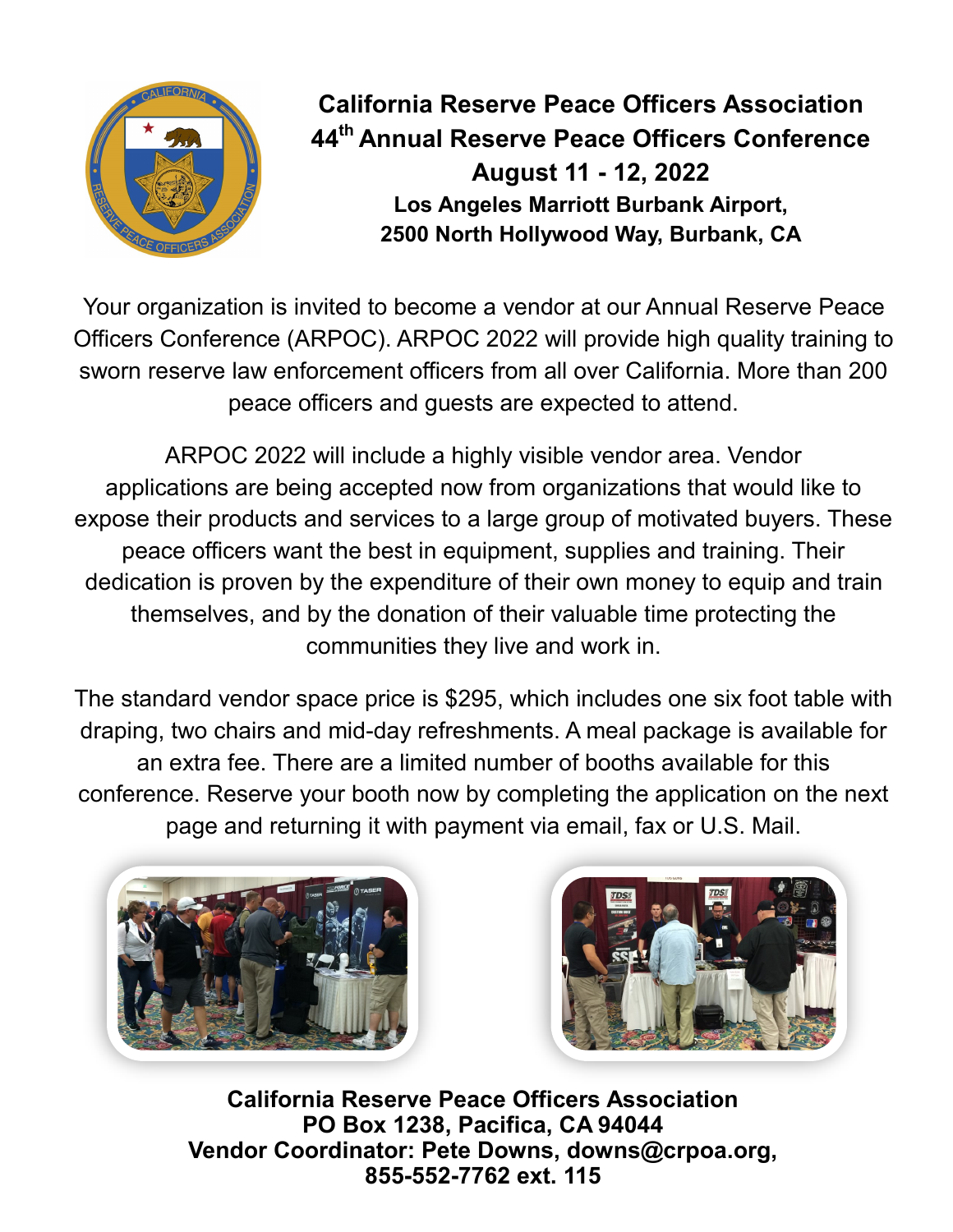

## **California Reserve Peace Officers Association 2022 Annual Reserve Peace Officers Conference Vendor Information and Application**

**When:** Thursday, August 11, 2022 **and** Friday, August 12, 2022

- **Where:** Los Angeles Marriott Burbank Airport, 2500 North Hollywood Way, Burbank, CA
- **Schedule:** Vendor Area is Open:

Thursday, August 11, 2022, 7:00 a.m. – 3:30 p.m.

## **AND**

Friday, August 12, 2022, 7:00 a.m. – 1:30 p.m.

- **Load In:** Wednesday, August 10, 2022 at 2:00 p.m. **or** Thursday, August 11, 2022 at 6:00 a.m.
- **Parking:** Self-parking is \$10 (plus tax) per day.
- **Fee:** \$295 Includes one six-foot table with draping and two chairs.
- **Meals:** Refreshments are included. A Meal Package with hot breakfast and hot lunch is available for an additional \$150.
- Lodging: [Book Online](https://crpoa.org/arpoc-conference/information/hotel-and-parking/) or call Marriott reservations at 1-800-228-9290 and reference CRPOA's conference for the Group Rate of \$149 plus tax, per night. The final date to receive the Group Rate is July 26, 2022.

ORGANIZATION NAME:

ORGANIZATION WEBSITE ADDRESS:

ORGANIZATION CONTACT NAME:

ON SITE CONTACT NAME:  $\sqrt{2\pi}$ 

PHONE # EMAIL EMAIL

DESCRIBE THE MERCHANDISE TO BE DISPLAYED AND/OR SOLD, OR THE SERVICES OFFERED:

SPECIAL REQUESTS (I.E. POWER OUTLET. ADDITIONAL FEES MAY APPLY)